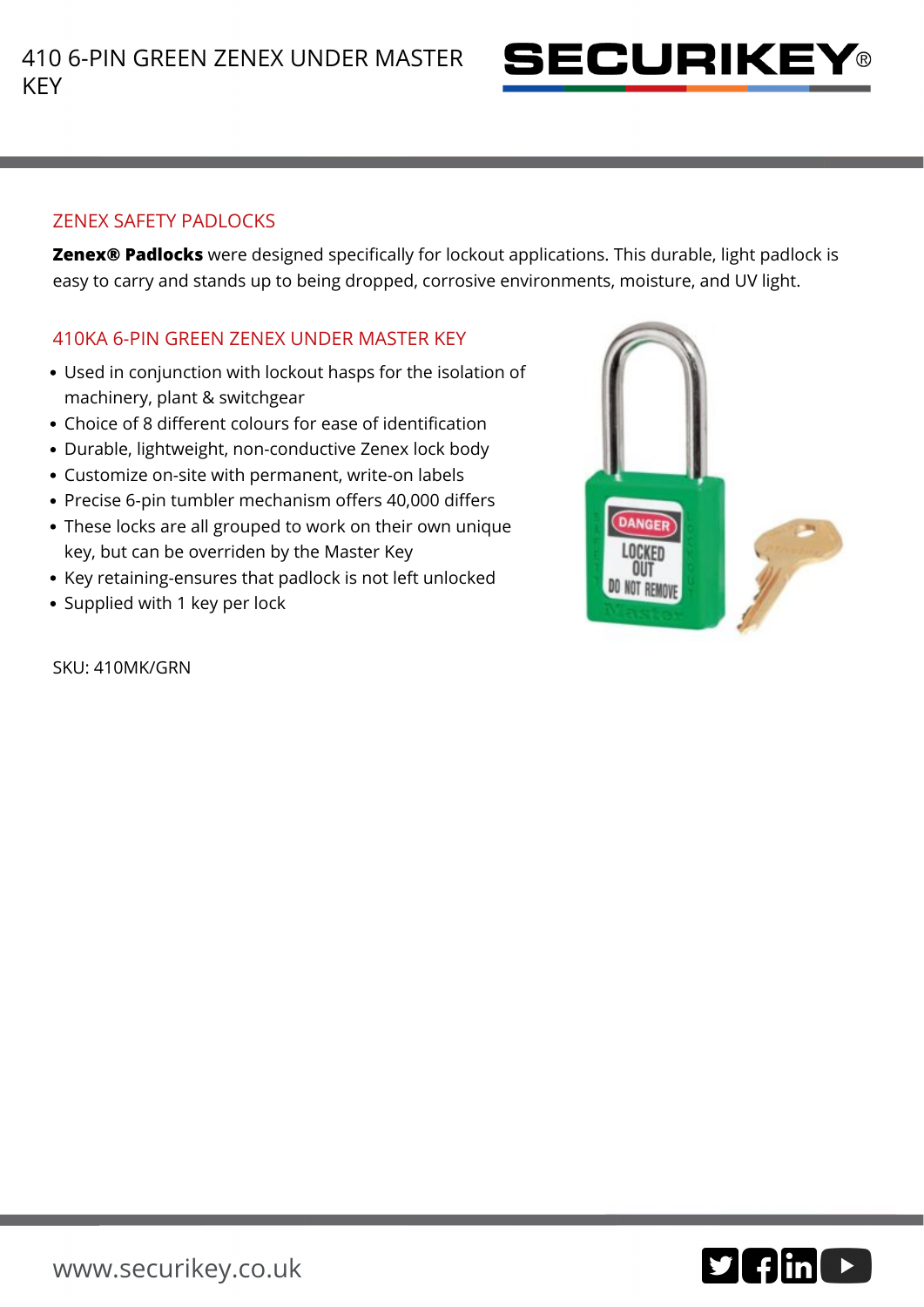

## ADDITIONAL INFORMATION

| Weight                                        | 0.112 kg         |
|-----------------------------------------------|------------------|
| <b>Dimensions</b>                             | 38 (W) mm        |
| <b>Shackle Diameter</b>                       | 6 <sub>mm</sub>  |
| <b>Vertical Shackle</b><br><b>Clearance</b>   | 38 <sub>mm</sub> |
| <b>Horizontal Shackle</b><br><b>Clearance</b> | 20mm             |
| <b>Body Width</b>                             | 38mm             |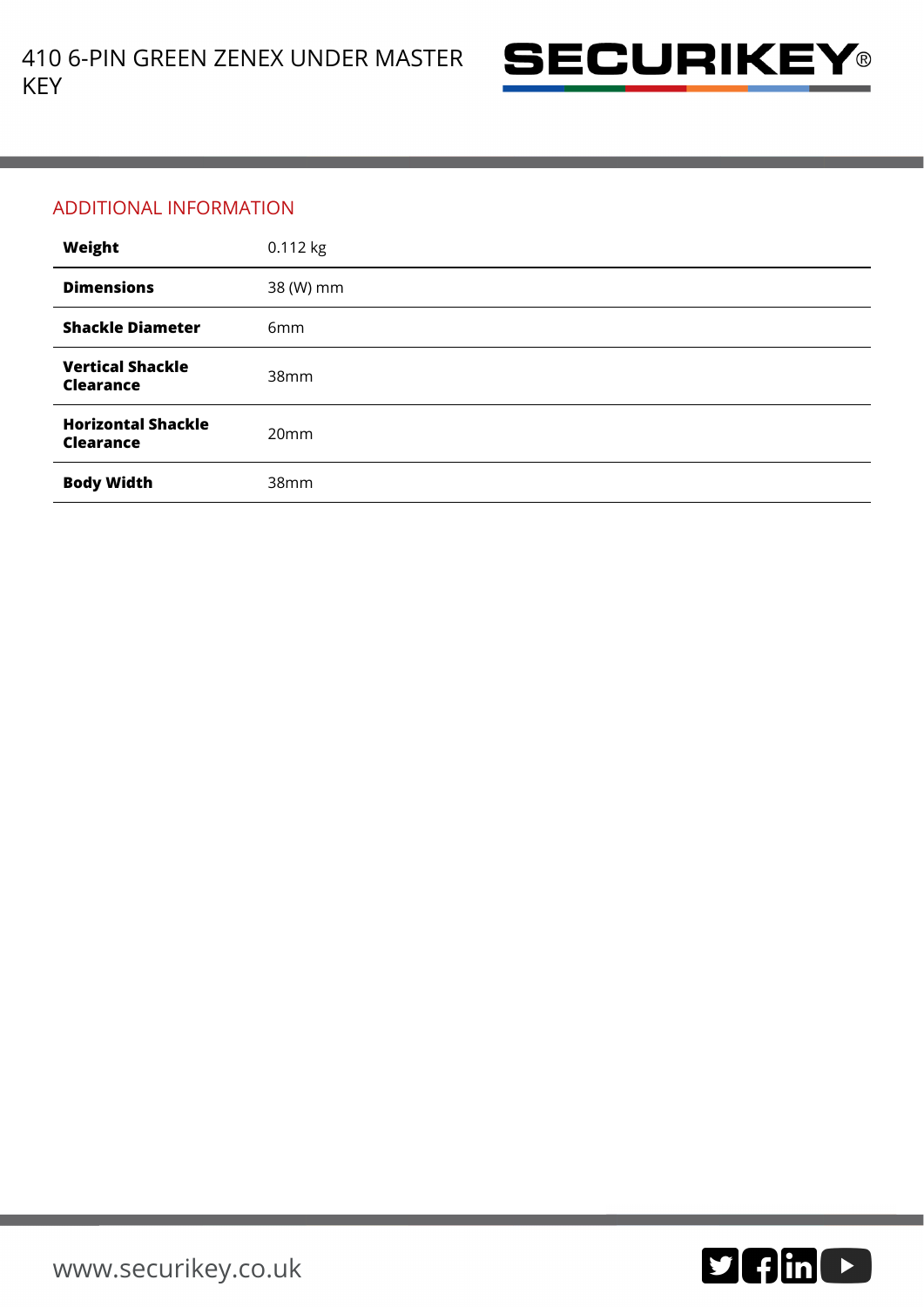

## 410 6-PIN GREEN ZENEX UNDER MASTER KEY IMAGES



410 Safety Padlock Colour Variations